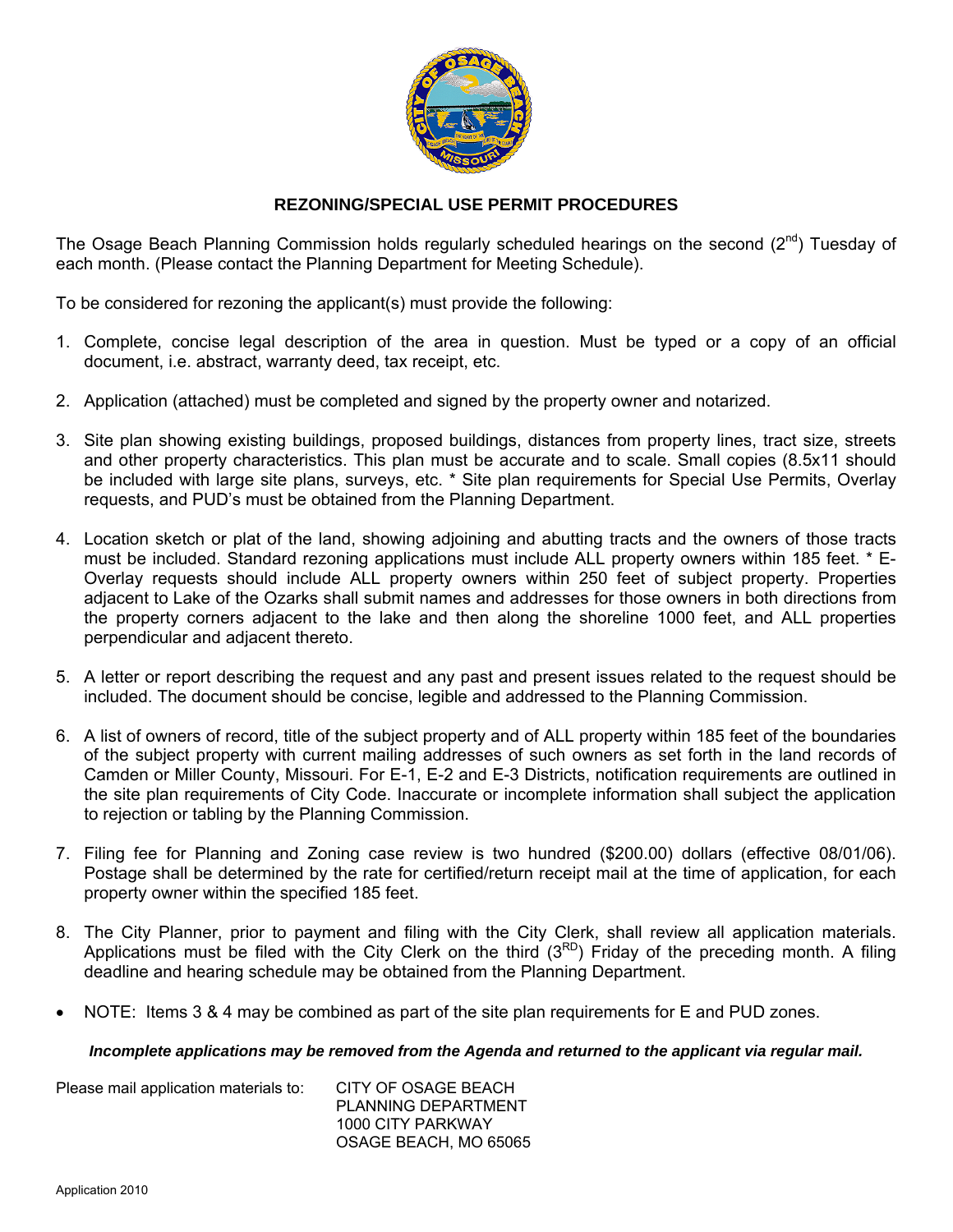

| Date Received: |  |
|----------------|--|
| Case #:        |  |

# **REZONING/SPECIAL USE PERMIT APPLICATION**

| 1.              | Name of property owner:                                  |                                                                             |              | Phone:                                                                                                               |
|-----------------|----------------------------------------------------------|-----------------------------------------------------------------------------|--------------|----------------------------------------------------------------------------------------------------------------------|
|                 | Address:                                                 | City:                                                                       | <b>State</b> | Zip:                                                                                                                 |
|                 | officers or partners:                                    |                                                                             |              | List all owners of the property. If corporation or partnership, list names, addresses and phone numbers of principal |
|                 |                                                          |                                                                             |              |                                                                                                                      |
| 2.              |                                                          | Name of landowner's representative, if different from above:                |              | Phone:                                                                                                               |
|                 | Address:                                                 | City:                                                                       | State:       | Zip:                                                                                                                 |
| 3.              |                                                          | All correspondence relative to this application should be directed to whom? |              |                                                                                                                      |
|                 | Address:                                                 | City:                                                                       | <b>State</b> | Zip:                                                                                                                 |
| 4.              | existing structures):                                    |                                                                             |              | General location of property to be rezoned or for which special use permit is sought (include street numbers for     |
|                 | Address:                                                 | City:                                                                       | <b>State</b> | Zip:                                                                                                                 |
|                 |                                                          |                                                                             |              |                                                                                                                      |
| 5.              |                                                          | Do you have a specific use proposed for this property?                      |              | Yes<br>No<br>$\Box$<br>$\Box$                                                                                        |
|                 | Explain all uses:                                        |                                                                             |              |                                                                                                                      |
|                 |                                                          |                                                                             |              |                                                                                                                      |
| 6.              | Area of property in square feet or acres:                |                                                                             |              |                                                                                                                      |
| $\mathcal{L}$ . | Current zoning classification:                           |                                                                             |              |                                                                                                                      |
|                 | 8. Sources of utilities:                                 | Water:                                                                      | Gas:         |                                                                                                                      |
|                 |                                                          | Sewer:                                                                      | Electric:    |                                                                                                                      |
| 9.              | Proposed zoning classification:                          |                                                                             |              |                                                                                                                      |
|                 | 10. How long have you owned this property?               |                                                                             |              |                                                                                                                      |
|                 | 11. Current use of property (describe all improvements): |                                                                             |              |                                                                                                                      |
|                 |                                                          | 12. Current use of all property adjacent to subject property:               | North:       |                                                                                                                      |
|                 | South:                                                   | East:                                                                       | West:        |                                                                                                                      |